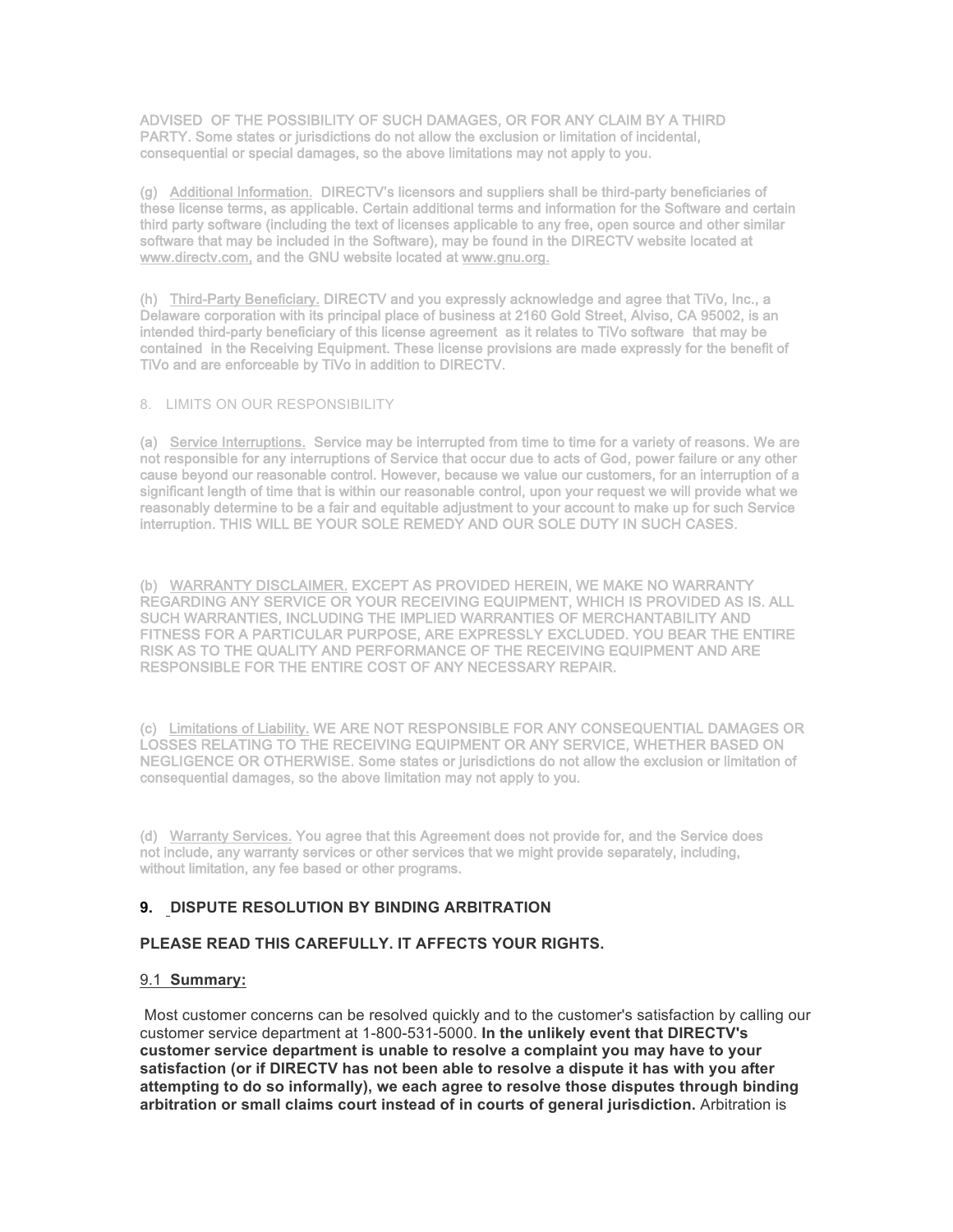more informal than a lawsuit in court. Arbitration uses a neutral arbitrator instead of a judge or jury, allows for more limited discovery than in court, and is subject to very limited review by courts. Arbitrators can award the same damages and relief that a court can award. **Any arbitration under this Agreement will take place on an individual basis; class arbitrations and class actions are not permitted.** For any non-frivolous claim that does not exceed \$75,000, DIRECTV will pay all costs of the arbitration. Moreover, in arbitration you are entitled to recover attorneys' fees from DIRECTV to at least the same extent as you would be in court. the amount of the arbitrator's award and will pay your attorney (if any) twice his or her reasonable attorneys' fees if the arbitrator awards you an amount that is greater than what DIRECTV has In addition, under certain circumstances (as explained below), DIRECTV will pay you more than offered you to settle the dispute.

## **9.2 Arbitration Agreement**

 (1) DIRECTV and you agree to arbitrate **all disputes and claims** between us. This agreement to arbitrate is intended to be broadly interpreted. It includes, but is not limited to:

- • claims arising out of or relating to any aspect of the relationship between us, whether based in contract, tort, statute, fraud, misrepresentation or any other legal theory;
- • claims that arose before this or any prior Agreement (including, but not limited to, claims relating to advertising);
- • claims that are currently the subject of purported class action litigation in which you are not a member of a certified class; and
- claims that may arise after the termination of this Agreement.

 References to "DIRECTV," "you," and "us" include our respective subsidiaries, affiliates, agents, employees, predecessors in interest, successors, and assigns, as well as all authorized or unauthorized users or beneficiaries of services or Devices under this or prior Agreements between us. Notwithstanding the foregoing, either party may bring an individualized action in small claims court. This arbitration agreement does not preclude you from bringing issues to the attention of federal, state, or local agencies, including, for example, the Federal Communications Commission. Such agencies can, if the law allows, seek relief against us on your behalf. **You agree that, by entering into this Agreement, you and DIRECTV are each waiving the right to a trial by jury or to participate in a class action.** This Agreement evidences a transaction in interstate commerce, and thus the Federal Arbitration Act governs the interpretation and enforcement of this provision. This arbitration provision shall survive termination of this Agreement.

 (2) A party who intends to seek arbitration must first send to the other, by certified mail, a written Notice of Dispute ("Notice"). The Notice to DIRECTV should be addressed to: DIRECTV LLC, Consumer Arbitration Demand, P.O. Box 915, El Segundo, CA, 90245 ("Notice Address"). The Notice must (a) describe the nature and basis of the claim or dispute; and (b) set forth the specific relief sought ("Demand"). If DIRECTV and you do not reach an agreement to resolve the claim within 30 days after the Notice is received, you or DIRECTV may commence an arbitration proceeding. During the arbitration, the amount of any settlement offer made by DIRECTV or you shall not be disclosed to the arbitrator until after the arbitrator determines the amount, if any, to which you or DIRECTV is entitled. You may download or copy a form Notice and a form to initiate arbitration at directv.com/arbitration-forms.

arbitration at directv.com/arbitration-forms.<br>(3) After you have commenced arbitration, DIRECTV will promptly reimburse you for your payment of the filing fee, unless your claim is for greater than \$75,000. (The filing fee currently is \$200 for claims under \$10,000 but is subject to change by the arbitration provider. If you are unable to pay this fee, DIRECTV will pay it directly upon receiving a written request at the Notice Address.) The arbitration will be governed by the Consumer Arbitration Rules ("AAA Rules") of administered by the AAA. If the AAA is unavailable, the parties shall agree to another arbitration the American Arbitration Association ("AAA"), as modified by this Agreement, and will be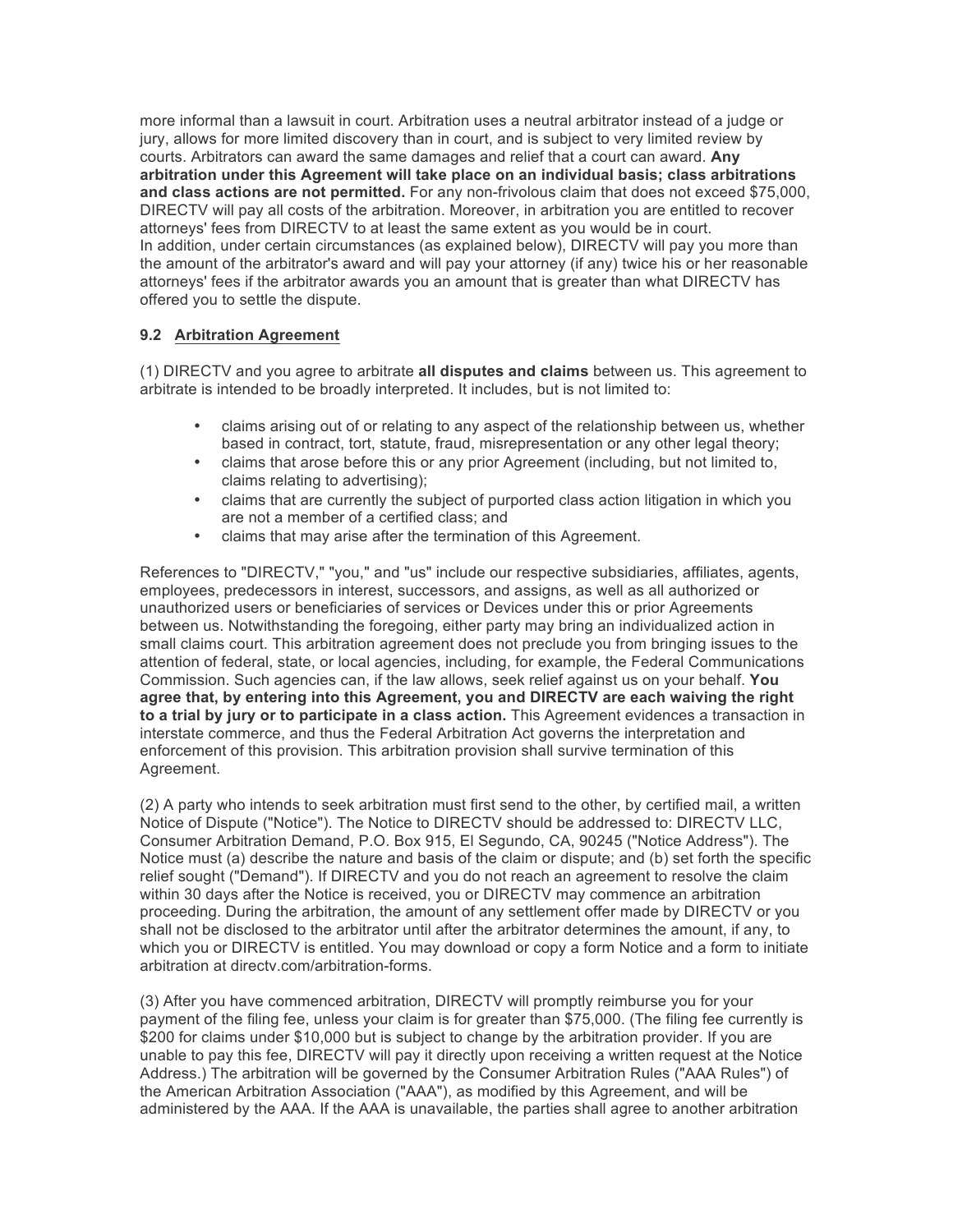provider or the court shall appoint a substitute. The AAA Rules are available online at adr.org, by calling the AAA at 1-800-778-7879, or by writing to the Notice Address. (You may obtain information that is designed for non-lawyers about the arbitration process at directv.com/arbitration-information.) The arbitrator is bound by the terms of this Agreement. All issues are for the arbitrator to decide, except that issues relating to the scope and enforceability of the arbitration provision are for the court to decide. Unless DIRECTV and you agree otherwise, any arbitration hearings will take place in the county (or parish) of your billing address. If your claim is for \$10,000 or less, we agree that you may choose whether the arbitration will be conducted solely on the basis of documents submitted to the arbitrator, through a telephonic hearing, or by an in-person hearing as established by the AAA Rules. If your claim exceeds \$10,000, the right to a hearing will be determined by the AAA Rules. Regardless of the manner in which the arbitration is conducted, the arbitrator shall issue a reasoned written decision sufficient to explain the essential findings and conclusions on which the award is based. Except as otherwise provided for herein, DIRECTV will pay all AAA filing, administration, and arbitrator fees arbitrator finds that either the substance of your claim or the relief sought in the Demand is Rule of Civil Procedure 11(b)), then the payment of all such fees will be governed by the AAA Rules. In such case, you agree to reimburse DIRECTV for all monies previously disbursed by it arbitration in which you seek more than \$75,000 in damages, the payment of these fees will be governed by the AAA rules. for any arbitration initiated in accordance with the notice requirements above. If, however, the frivolous or brought for an improper purpose (as measured by the standards set forth in Federal that are otherwise your obligation to pay under the AAA Rules. In addition, if you initiate an

 (4) If, after finding in your favor in any respect on the merits of your claim, the arbitrator issues you an award that is greater than the value of DIRECTV's last written settlement offer made before an arbitrator was selected, then DIRECTV will:

- pay you the amount of the award or \$10,000 ("the alternative payment"), whichever is greater; and
- pay your attorney, if any, twice the amount of attorneys' fees, and reimburse any expenses (including expert witness fees and costs) that your attorney reasonably accrues for investigating, preparing, and pursuing your claim in arbitration ("the attorney premium").

 you and your attorney will be entitled to receive the alternative payment and the attorney premium, respectively, if the arbitrator awards you any relief on the merits. The arbitrator may make rulings and resolve disputes as to the payment and reimbursement of fees, expenses, and request from either party made within 14 days of the arbitrator's ruling on the merits. If DIRECTV did not make a written offer to settle the dispute before an arbitrator was selected, the alternative payment and the attorney premium at any time during the proceedings and upon

 (5) The right to attorneys' fees and expenses discussed in paragraph (4) supplements any right to attorneys' fees and expenses you may have under applicable law. Thus, if you would be entitled awarding you that amount. However, you may not recover duplicative awards of attorneys' fees or costs. Although under some laws DIRECTV may have a right to an award of attorneys' fees and expenses if it prevails in an arbitration, DIRECTV agrees that it will not seek such an award. to a larger amount under the applicable law, this provision does not preclude the arbitrator from

 (6) The arbitrator may award declaratory or injunctive relief only in favor of the individual party seeking relief and only to the extent necessary to provide relief warranted by that party's  individual claim. **YOU AND DIRECTV AGREE THAT EACH MAY BRING CLAIMS AGAINST THE OTHER ONLY IN YOUR OR ITS INDIVIDUAL CAPACITY, AND NOT AS A PLAINTIFF OR CLASS MEMBER IN ANY PURPORTED CLASS OR REPRESENTATIVE PROCEEDING.** Further, unless both you and DIRECTV agree otherwise, the arbitrator may not consolidate more than one person's claims, and may not otherwise preside over any form of a representative or class proceeding. If applicable law precludes enforcement of any of this